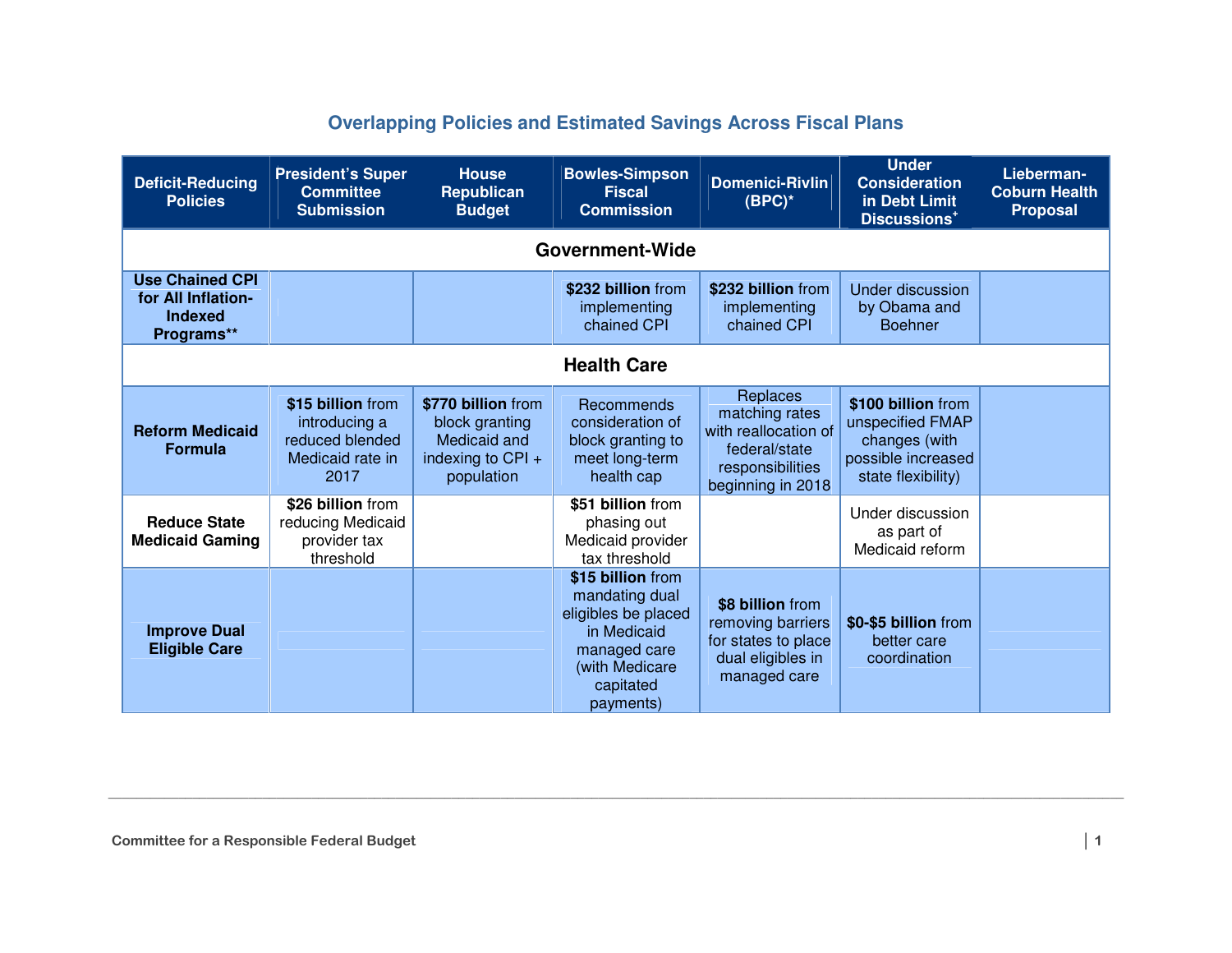| <b>Deficit-Reducing</b><br><b>Policies</b>                                             | <b>President's Super</b><br><b>Committee</b><br><b>Submission</b>                                                                                                    | <b>House</b><br><b>Republican</b><br><b>Budget</b>                                                        | <b>Bowles-Simpson</b><br><b>Fiscal</b><br><b>Commission</b>                                                                                                            | <b>Domenici-Rivlin</b><br>$(BPC)^*$                                                                                           | <b>Under</b><br><b>Consideration</b><br>in Debt Limit<br>Discussions <sup>+</sup>                                                                                                     | Lieberman-<br><b>Coburn Health</b><br><b>Proposal</b>                                                                                                                        |
|----------------------------------------------------------------------------------------|----------------------------------------------------------------------------------------------------------------------------------------------------------------------|-----------------------------------------------------------------------------------------------------------|------------------------------------------------------------------------------------------------------------------------------------------------------------------------|-------------------------------------------------------------------------------------------------------------------------------|---------------------------------------------------------------------------------------------------------------------------------------------------------------------------------------|------------------------------------------------------------------------------------------------------------------------------------------------------------------------------|
| <b>Enact Tort</b><br>Reform                                                            |                                                                                                                                                                      | \$62 billion from<br>aggressive<br>reforms, including<br>caps to non-<br>economic and<br>punitive damages | \$20 billion from<br>reforms such as<br>collateral source<br>rule changes and<br>consideration of<br>aggressive reforms                                                | \$62 billion from<br>requiring states to<br>cap non-economic<br>and punitive<br>damages                                       |                                                                                                                                                                                       |                                                                                                                                                                              |
| <b>Reduce Medicare</b><br><b>Payments for</b><br><b>Pharmaceutical</b><br><b>Drugs</b> | \$142 billion from<br>prohibiting pay for<br>delay for generic<br>drugs (\$3b),<br>shortening<br>exclusivity for<br>generics (\$4b),<br>and drug rebates<br>(\$135b) |                                                                                                           | \$55 billion by<br>applying Medicaid<br>drug rebates to<br>low income seniors<br>covered by<br>Medicaid and<br>Medicare Part D                                         | <b>About \$160</b><br><b>billion</b> by<br>expanding<br>Medicaid drug<br>rebates to<br>Medicare Part D                        | Part D rebates<br>proposed by<br>Dems; other<br>reforms, such as<br>average<br>wholesale price<br>(AWP) rules for<br>Part D drugs and<br>drug<br>reclassifications<br>also considered |                                                                                                                                                                              |
| <b>Increase</b><br><b>Medicare Cost-</b><br><b>Sharing</b>                             | More than \$1<br><b>billion</b> from<br>increasing the<br>Part B deductible<br>and introducing a<br>home health co-<br>payment for new<br>beneficiaries in<br>2017   |                                                                                                           | \$65 to \$75 billion<br>from a \$550<br>deductible, 20%<br>co-insurance up to<br>$$5,500, 5%$ co-<br>insurance up to<br>\$7,500, and<br>catastrophic cap<br>above that | About \$30 billion<br>from a $$560$<br>deductible, 20%<br>co-insurance up to<br>\$5,250 and<br>catastrophic cap<br>above that | Up to \$66 billion<br>from clinical lab<br>and skilled nursing<br>facilities (SNF) /<br>Home Health co-<br>pays (though<br>money could also<br>come from<br>payment<br>reduction)     | \$65 to \$75<br>billion from a<br>\$550 deductible,<br>$20\%$ co-<br>insurance up to<br>\$5,500, 5% co-<br>insurance up to<br>\$7,500, and<br>catastrophic cap<br>above that |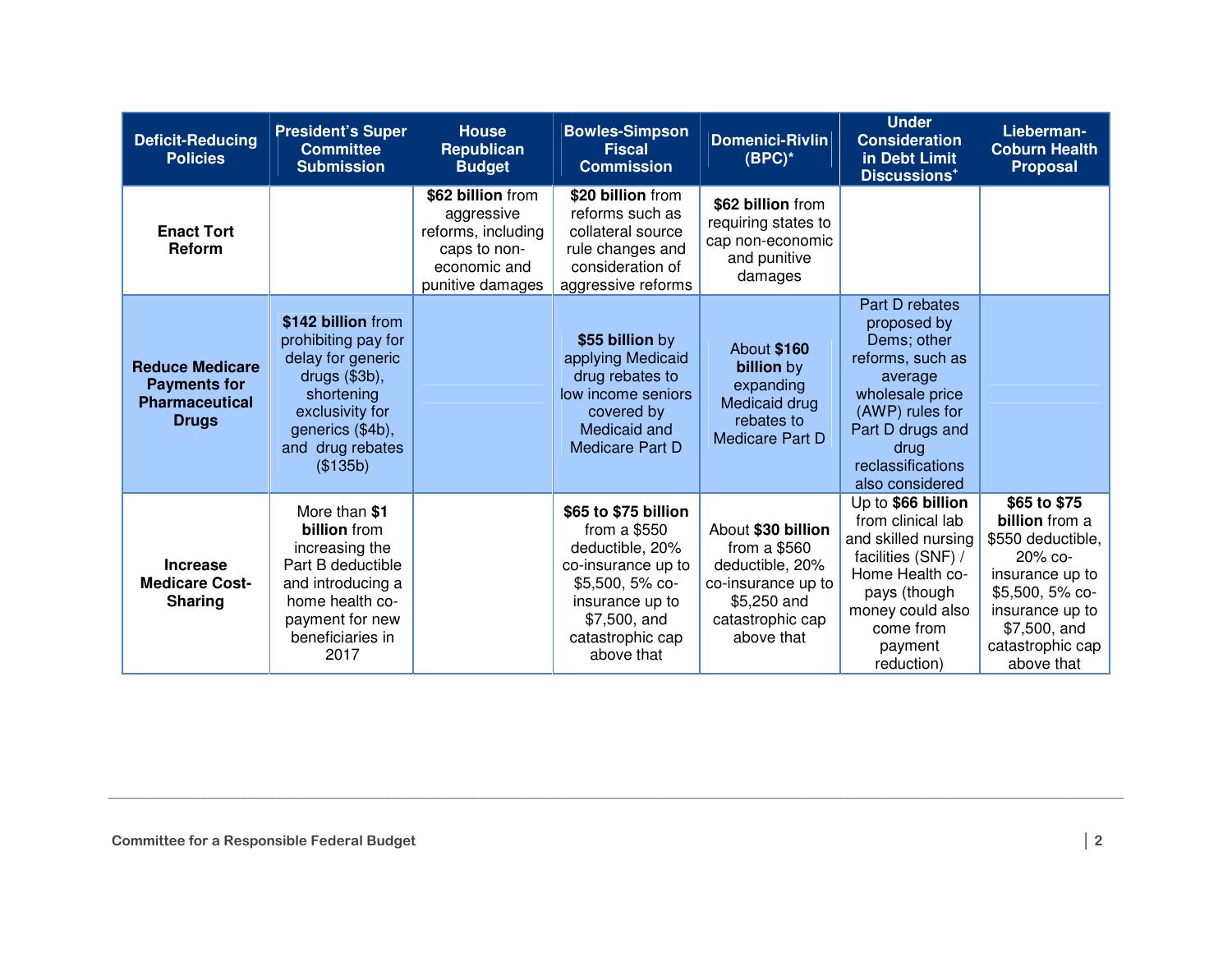| <b>Deficit-Reducing</b><br><b>Policies</b>                                                | <b>President's Super</b><br><b>Committee</b><br><b>Submission</b>                                                                                                                                                 | <b>House</b><br><b>Republican</b><br><b>Budget</b> | <b>Bowles-Simpson</b><br><b>Fiscal</b><br><b>Commission</b>                                                                                    | <b>Domenici-Rivlin</b><br>$(BPC)^*$                                                                                          | <b>Under</b><br><b>Consideration</b><br>in Debt Limit<br>Discussions <sup>+</sup>                           | Lieberman-<br><b>Coburn Health</b><br><b>Proposal</b>                                                                       |
|-------------------------------------------------------------------------------------------|-------------------------------------------------------------------------------------------------------------------------------------------------------------------------------------------------------------------|----------------------------------------------------|------------------------------------------------------------------------------------------------------------------------------------------------|------------------------------------------------------------------------------------------------------------------------------|-------------------------------------------------------------------------------------------------------------|-----------------------------------------------------------------------------------------------------------------------------|
| <b>Increase Basic</b><br><b>Medicare</b><br><b>Premium</b>                                |                                                                                                                                                                                                                   |                                                    |                                                                                                                                                | About \$240<br><b>billion</b> from<br>raising basic Part<br>B premiums from<br>25% to 35% of<br>costs (5-year<br>phase-in)   |                                                                                                             | About \$240<br><b>billion</b> from<br>raising basic<br>Part B premiums<br>from 25% to<br>35% of costs (5-<br>year phase-in) |
| <b>Increase</b><br><b>Medicare Means-</b><br><b>Testing</b>                               | \$20 billion from<br>increasing means-<br>testing premiums<br>and freezing<br>brackets<br>beginning in 2017                                                                                                       |                                                    |                                                                                                                                                |                                                                                                                              | \$38 billion from<br>freezing premium<br>brackets after<br>2019 and<br>increasing costs<br>for high-earners | <b>Increases</b><br>catastrophic cap<br>for high-earners<br>and requires<br>high-earners to<br>pay 100% of<br>premiums      |
| <b>Restrict Medigap</b><br>Coverage                                                       | Over \$2 billion<br>from a Medicare<br>Part B surcharge<br>on beneficiaries<br>who purchase<br><b>Medigap policies</b><br>with low cost-<br>sharing<br>requirements for<br>new beneficiaries<br>beginning in 2017 |                                                    | \$53 billion from<br>restricting first-<br>dollar coverage of<br>Medigap plans                                                                 |                                                                                                                              | Up to \$53 billion<br>from restricting<br>first-dollar<br>coverage of<br>Medigap plans                      | \$53 billion from<br>restricting first-<br>dollar coverage<br>of Medigap plans                                              |
| <b>Strengthen the</b><br>Independent<br><b>Payment</b><br><b>Advisory Board</b><br>(IPAB) | Lowers IPAB's<br>target rate for<br>Medicare<br>spending per<br>beneficiary from<br>$GDP+1\%$ to<br>GDP+0.5%                                                                                                      |                                                    | <b>Broadens IPAB's</b><br>authority by<br>eliminating<br>exemptions from its<br>recommendations.<br>including hospitals<br>and other providers | Requires IPAB to<br>review Medicare<br>benefit structure<br>every two years<br>and recommend<br>changes in private<br>market |                                                                                                             |                                                                                                                             |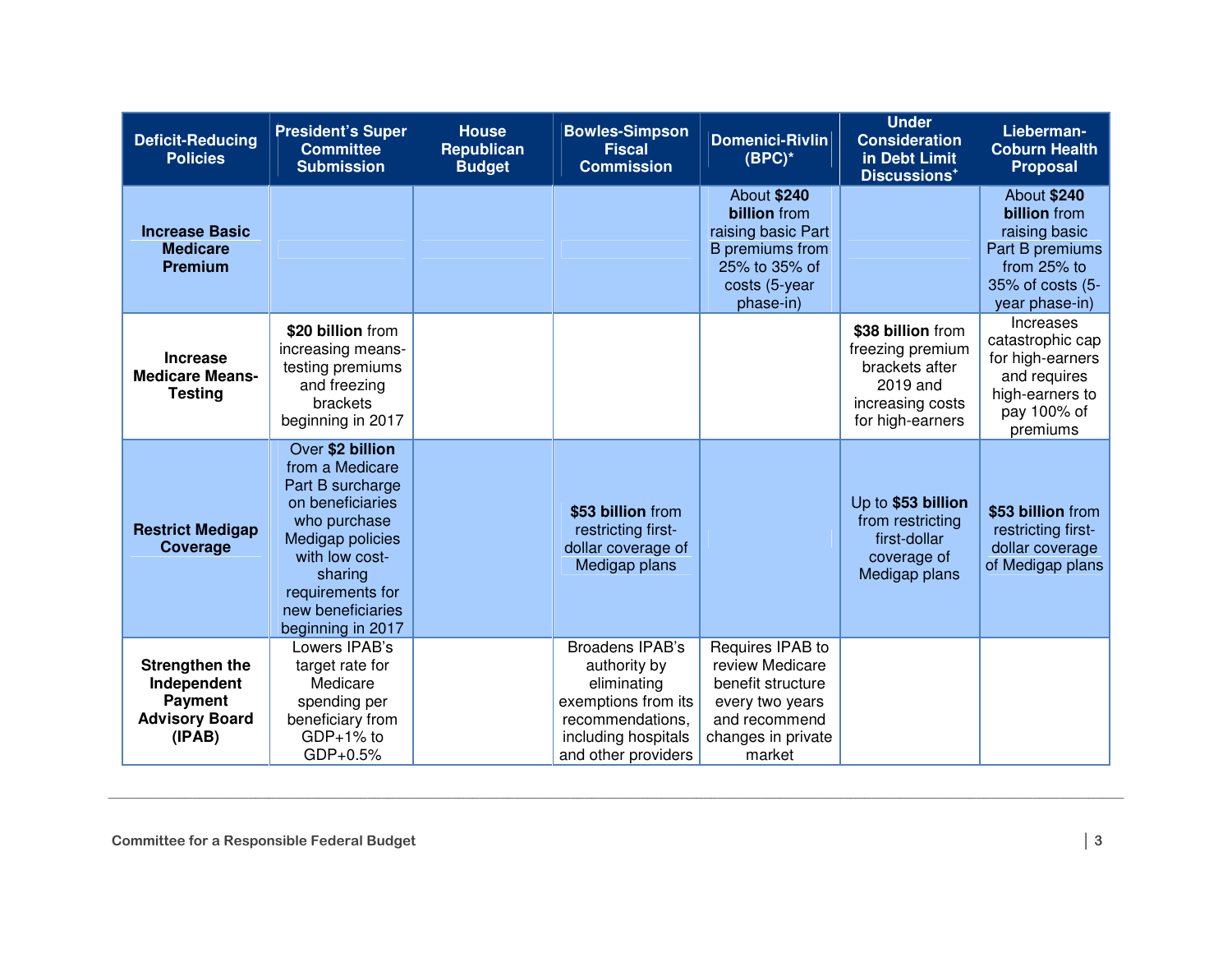| <b>Deficit-Reducing</b><br><b>Policies</b>                  | <b>President's Super</b><br><b>Committee</b><br><b>Submission</b>                                          | <b>House</b><br>Republican<br><b>Budget</b>                                                                                    | <b>Bowles-Simpson</b><br><b>Fiscal</b><br><b>Commission</b>                                                     | <b>Domenici-Rivlin</b><br>$(BPC)^*$                                                                                                                 | <b>Under</b><br><b>Consideration</b><br>in Debt Limit<br>Discussions <sup>+</sup>                                             | Lieberman-<br><b>Coburn Health</b><br><b>Proposal</b>                                  |
|-------------------------------------------------------------|------------------------------------------------------------------------------------------------------------|--------------------------------------------------------------------------------------------------------------------------------|-----------------------------------------------------------------------------------------------------------------|-----------------------------------------------------------------------------------------------------------------------------------------------------|-------------------------------------------------------------------------------------------------------------------------------|----------------------------------------------------------------------------------------|
| <b>Enact Medicare</b><br><b>Premium Support</b>             |                                                                                                            | <b>Implements</b><br>premium support<br>for new retirees in<br>2022, with \$8,000<br>yearly subsidy<br>indexed to<br>inflation | Pilots premium-<br>support in FEHB<br>and recommends<br>consideration of<br>premium support<br>after 2020       | Implements<br>premium support<br>in 2018 for current<br>and new retirees,<br>allowing traditional<br>Medicare to<br>compete, indexed<br>to $GDP+1%$ |                                                                                                                               |                                                                                        |
| <b>Reduce Post-</b><br><b>Acute Care</b><br><b>Payments</b> | \$42 billion from<br>reducing payment<br>updates for post-<br>acute care<br>providers and<br>other reforms |                                                                                                                                | \$9 billion from<br>accelerating home<br>health cuts under<br><b>PPACA</b>                                      |                                                                                                                                                     | Up to \$50 billion<br>from cutting home<br>health and SNF<br>payments (though<br>savings could<br>come from cost-<br>sharing) | \$9 billion from<br>accelerating<br>home health cuts<br>under PPACA                    |
| <b>Raise Medicare</b><br><b>Eligibility Age</b>             |                                                                                                            |                                                                                                                                | Recommends<br>consideration of<br>eligibility age<br>increase to meet<br>long-term targets                      |                                                                                                                                                     | Raising age from<br>65 to 67 under<br>discussion by<br>Obama and<br><b>Boehner</b>                                            | \$124 billion<br>from raising the<br>eligibility age to<br>67 between<br>2014 and 2025 |
| <b>Reform TRICARE</b><br>and/or TRICARE<br>for LIFE         | \$22 billion from a<br><b>TRICARE for Life</b><br>premium and<br>higher TRICARE<br>drug co-pays            |                                                                                                                                | \$43 billion from<br>applying Medigap<br>restrictions on first<br>dollar coverage to<br><b>TRICARE</b> for Life |                                                                                                                                                     | Up to \$17 billion<br>from increasing<br>drug co-pays<br>under TRICARE                                                        |                                                                                        |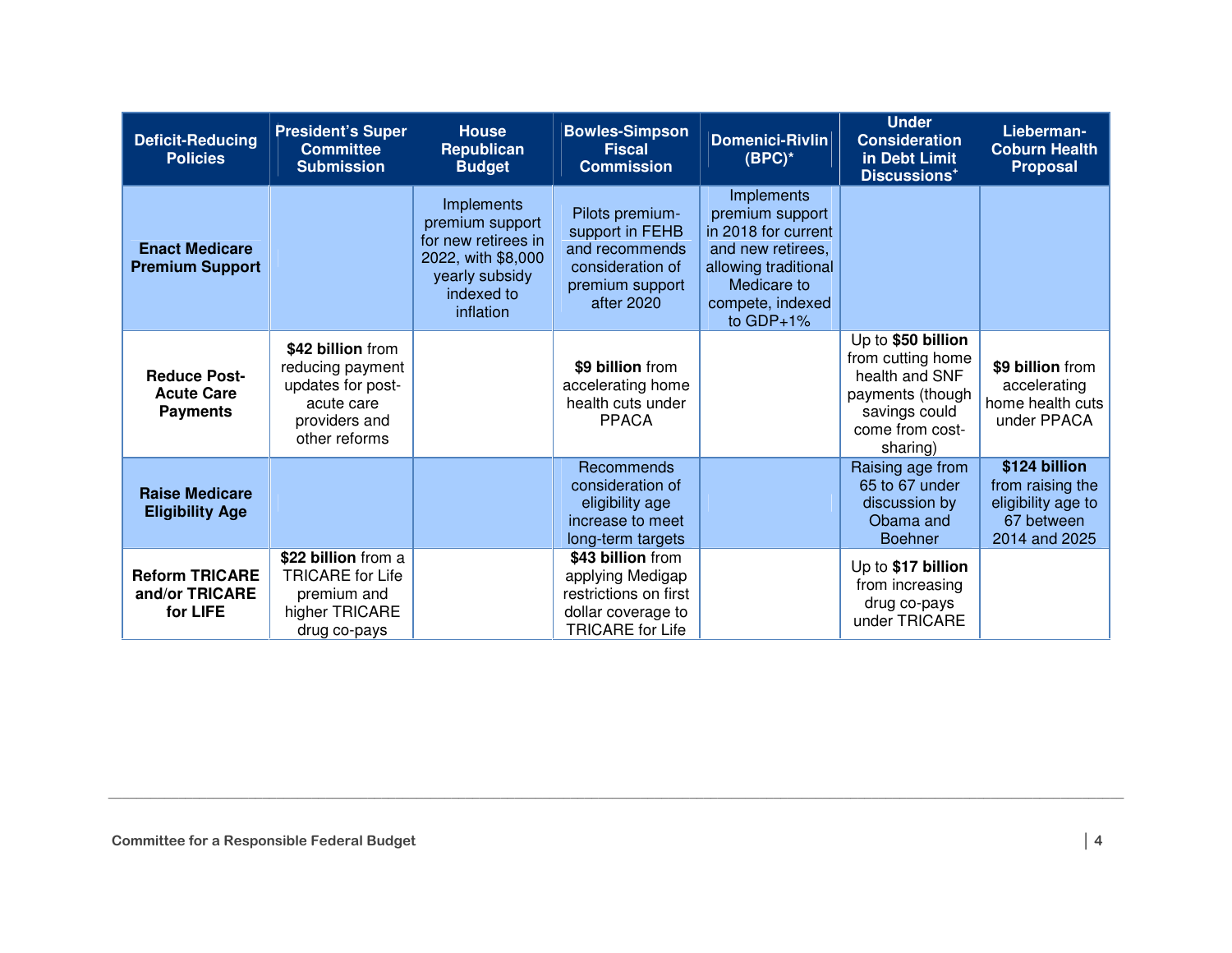| <b>Deficit-Reducing</b><br><b>Policies</b>                                            | <b>President's Super</b><br><b>Committee</b><br><b>Submission</b>                                                                                                   | <b>House</b><br><b>Republican</b><br><b>Budget</b>                                                                     | <b>Bowles-Simpson</b><br><b>Fiscal</b><br><b>Commission</b>                                                                                                                                    | <b>Domenici-Rivlin</b><br>$(BPC)^*$ | <b>Under</b><br><b>Consideration</b><br>in Debt Limit<br>Discussions <sup>+</sup>                                                                     | Lieberman-<br><b>Coburn Health</b><br><b>Proposal</b>         |
|---------------------------------------------------------------------------------------|---------------------------------------------------------------------------------------------------------------------------------------------------------------------|------------------------------------------------------------------------------------------------------------------------|------------------------------------------------------------------------------------------------------------------------------------------------------------------------------------------------|-------------------------------------|-------------------------------------------------------------------------------------------------------------------------------------------------------|---------------------------------------------------------------|
| <b>Reform Federal</b><br><b>Employees</b><br><b>Health Benefits</b><br>(FEHB) Program | \$2 billion from<br>reforming FEHB<br>pharmacy benefit<br>contracting                                                                                               |                                                                                                                        | \$22 billion from<br>converting FEHB<br>into premium<br>support with fixed<br>contribution<br>amounts and<br>having FEHBP<br>subsidize Medicare<br>premium instead of<br>first dollar coverage |                                     | Up to \$11 billion<br>from allowing<br><b>FEHB</b> benefit to<br>subsidize<br>Medicare premium<br>instead of first<br>dollar coverage                 |                                                               |
| <b>Reduce Medicare</b><br><b>Bad Debt</b><br><b>Payments</b>                          | \$20 billion from<br>reducing bad<br>debts payment                                                                                                                  |                                                                                                                        | About \$25 billion<br>from phasing out<br>payments for bad<br>debts                                                                                                                            |                                     | \$14-\$26 billion<br>from phasing out<br>payments for bad<br>debts                                                                                    | \$25 billion from<br>phasing out<br>payments for<br>bad debts |
| <b>Changes in</b><br><b>Special Hospital</b><br><b>Payment Policies</b>               | \$15 billion from<br>reducing Graduate<br><b>Medical Education</b><br>payments and<br>payments to rural<br>hospitals                                                |                                                                                                                        | \$70 billion from<br>reducing subsidies<br>to hospitals for<br>direct and indirect<br>graduate medical<br>education costs                                                                      |                                     | \$28 billion, half<br>from graduate<br>(direct and<br>indirect) medical<br>payments and half<br>from rural<br>hospitals                               |                                                               |
| Reduce<br><b>Spending from</b><br>the Affordable<br><b>Care Act</b>                   | \$18 billion from<br>correcting income<br>definition rules for<br>insurance<br>subsidies and<br>reducing spending<br>on the Prevention<br>and Public Health<br>Fund | About \$590<br><b>billion</b> from<br>repealing the<br>coverage and tax<br>provisions of the<br>Affordable Care<br>Act | Calls for reforming<br>or repealing the<br>CLASS Act, which<br>could cost up to<br>\$87 billion in the<br>first decade but<br>reduce the deficit in<br>future decades                          |                                     | \$10 billion from<br>not allowing the<br>Prevention and<br><b>Public Health</b><br>Fund to grow and<br>repealing Frontier<br><b>State Adjustments</b> |                                                               |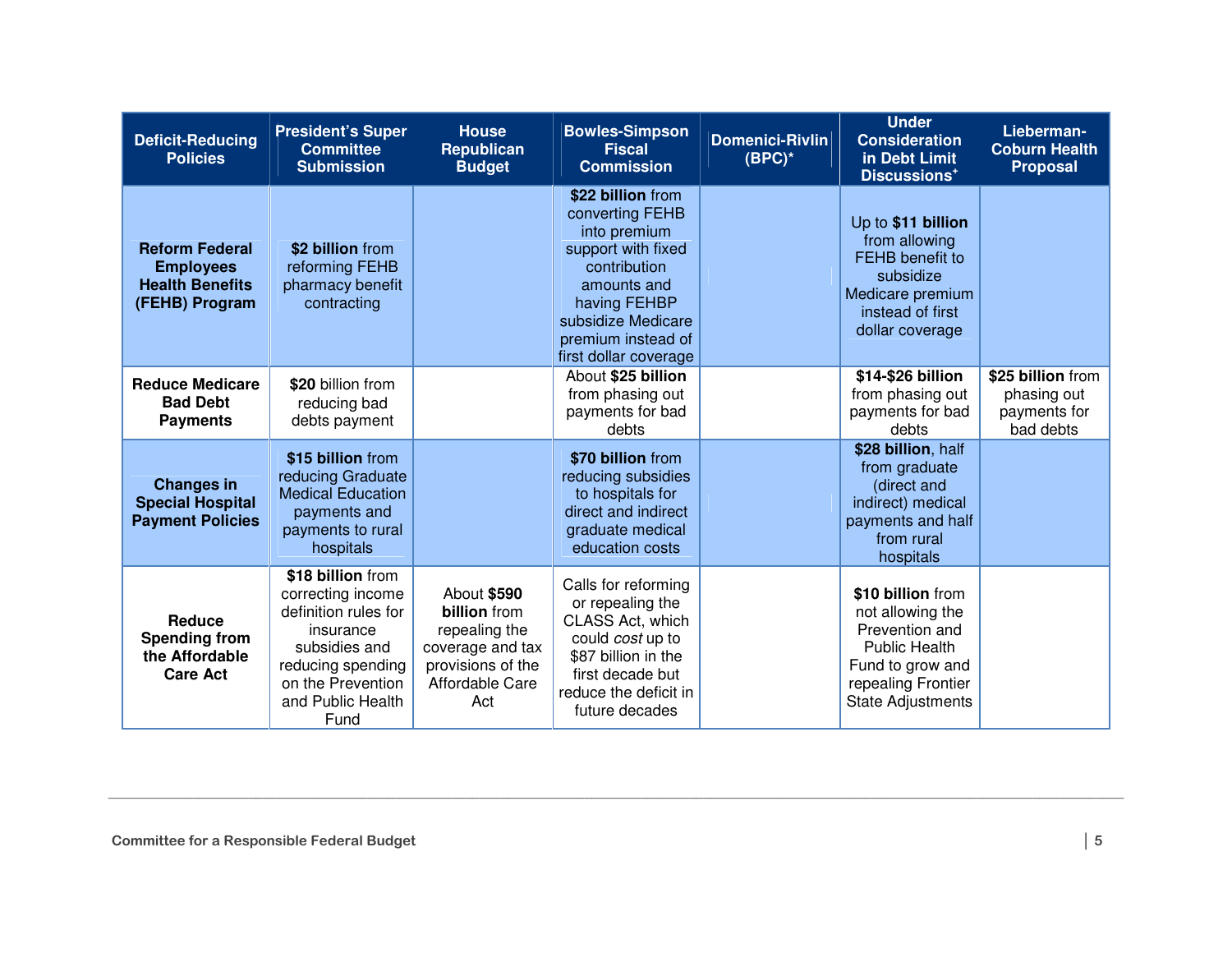| <b>Deficit-Reducing</b><br><b>Policies</b>                             | <b>President's Super</b><br><b>Committee</b><br><b>Submission</b> | <b>House</b><br><b>Republican</b><br><b>Budget</b> | <b>Bowles-Simpson</b><br><b>Fiscal</b><br><b>Commission</b>                                                                                                                                                                     | Domenici-Rivlin<br>$(BPC)^*$ | <b>Under</b><br><b>Consideration</b><br>in Debt Limit<br>Discussions <sup>+</sup> | Lieberman-<br><b>Coburn Health</b><br><b>Proposal</b>                                                                                     |
|------------------------------------------------------------------------|-------------------------------------------------------------------|----------------------------------------------------|---------------------------------------------------------------------------------------------------------------------------------------------------------------------------------------------------------------------------------|------------------------------|-----------------------------------------------------------------------------------|-------------------------------------------------------------------------------------------------------------------------------------------|
| <b>Reform the</b><br><b>Sustainable</b><br><b>Growth Rate</b><br>(SGR) | Assumes a<br>permanent freeze<br>to reimbursement<br>rates        |                                                    | \$36 billion<br>(compared to a 10-<br>year freeze) from a<br>$-1\%$ update in 2014<br>and directing CMS<br>to develop an<br>improved payment<br>formula that<br>encourages care<br>coordination and<br>quality over<br>quantity |                              |                                                                                   | Provides 3-year<br>SGR fix to give<br>time for<br>lawmakers to<br>develop new<br>Medicare<br>reimbursement<br>mechanism for<br>physicians |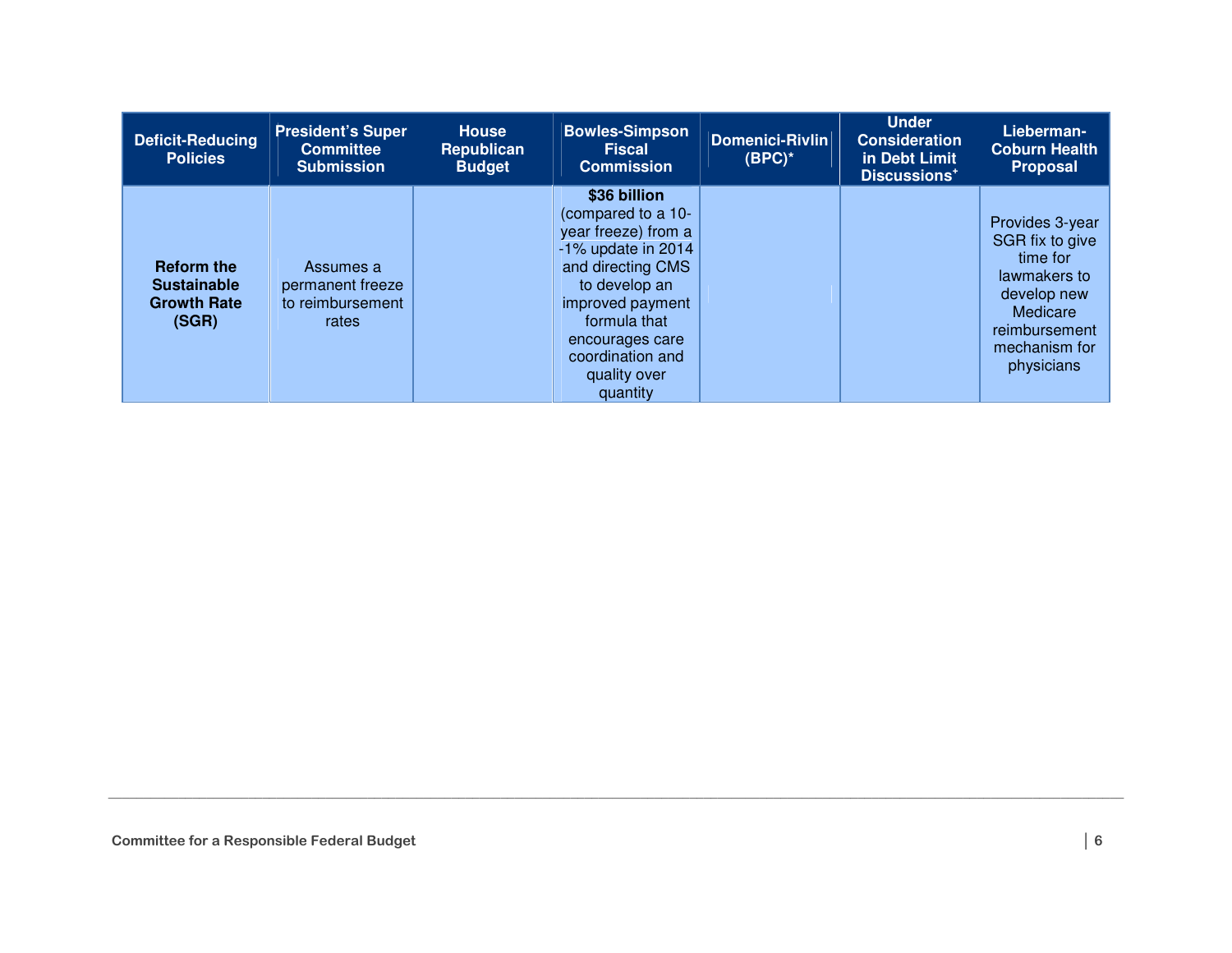| <b>Deficit-Reducing</b><br><b>Policies</b>                                       | <b>President's Super</b><br><b>Committee</b><br><b>Submission</b>                                                                                                                                                                                                             | <b>House Republican</b><br><b>Budget</b>                                    | <b>Bowles-Simpson</b><br><b>Fiscal Commission</b>                                                                                                                                                                                                                               | <b>Domenici-Rivlin</b><br>(BPC)                                                                                                                  | <b>Under Consideration</b><br>in Debt Limit<br><b>Discussions</b>                                                                     |
|----------------------------------------------------------------------------------|-------------------------------------------------------------------------------------------------------------------------------------------------------------------------------------------------------------------------------------------------------------------------------|-----------------------------------------------------------------------------|---------------------------------------------------------------------------------------------------------------------------------------------------------------------------------------------------------------------------------------------------------------------------------|--------------------------------------------------------------------------------------------------------------------------------------------------|---------------------------------------------------------------------------------------------------------------------------------------|
|                                                                                  |                                                                                                                                                                                                                                                                               | <b>Other Mandatory Spending</b>                                             |                                                                                                                                                                                                                                                                                 |                                                                                                                                                  |                                                                                                                                       |
| <b>Reduce Farm</b><br><b>Subsidies</b>                                           | \$33 billion in net<br>savings from<br>eliminating direct<br>payments, reducing<br>subsidies for crop<br>insurance, and better<br>targeting of<br>conservation<br>assistance programs,<br>with a portion of the<br>savings used to<br>extend mandatory<br>disaster assistance | \$28 billion from<br>reductions in direct<br>payments and crop<br>insurance | \$12 billion in net<br>savings from \$18 billion<br>in savings from<br>reductions in direct<br>payments and other<br>subsidies as well as<br>reduction in<br>conservation and market<br>assistance programs),<br>with \$6 billion in new<br>spending to extend<br>disaster fund | \$34 billion from<br>cutting payments<br>to commercial<br>farms, reforming<br>crop insurance,<br>and cutting<br>conservation<br>program spending | \$33 billion from \$31<br>billion in farm subsidy<br>cuts and \$2 billion in<br>cuts to conservation<br>programs                      |
| <b>Reform Pension</b><br><b>Benefit and</b><br>Guaranty<br>Corporation<br>(PBGC) | \$16 billion from<br>increasing PBGC<br>premiums and<br>allowing PBGC to set<br>its own premium rates                                                                                                                                                                         | \$3 billion from<br>increasing PBGC<br>premiums                             | \$10 billion from<br>allowing PBGC to set its<br>own premium rates                                                                                                                                                                                                              | \$5 billion from<br>increasing PBGC<br>premiums                                                                                                  | \$9 billion from<br>unspecified changes                                                                                               |
| <b>Auction</b><br><b>Spectrum</b><br><b>Licenses</b>                             | \$18 billion of net<br>savings mainly from<br>incentive auctions,<br>with some spending<br>on broadband funding                                                                                                                                                               | \$25 billion mainly from<br>incentive auctions                              | Less than \$5 billion<br>from continuing existing<br>auction authority;<br>recommends Congress<br>consider incentive<br>auctions                                                                                                                                                |                                                                                                                                                  | \$20-\$25 billion in net<br>savings from incentive<br>auctions with a portion<br>of auction proceeds<br>redirected to new<br>spending |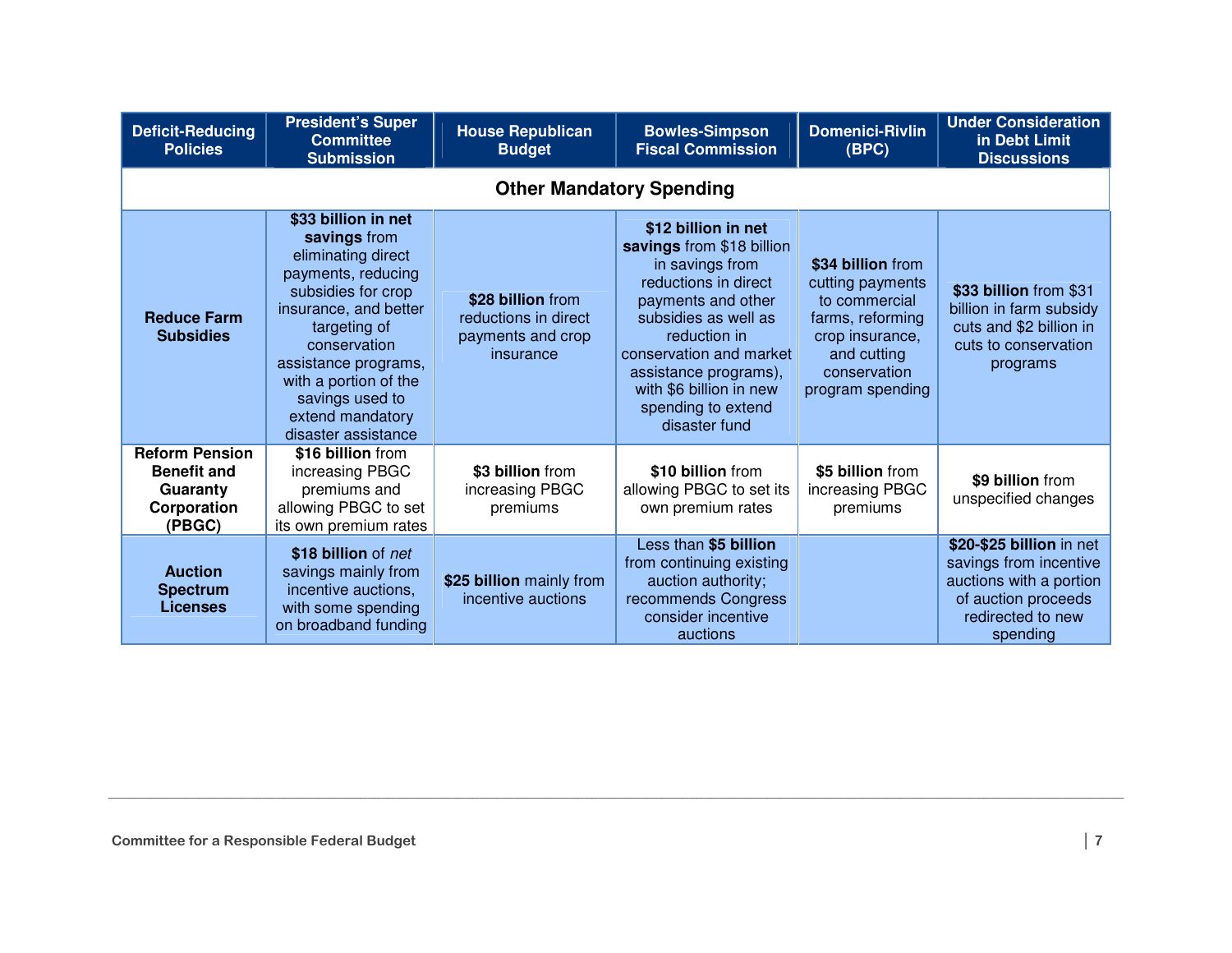| <b>Deficit-Reducing</b><br><b>Policies</b>                                                          | <b>President's Super</b><br><b>Committee</b><br><b>Submission</b>                                                                               | <b>House Republican</b><br><b>Budget</b>                                                           | <b>Bowles-Simpson</b><br><b>Fiscal Commission</b>                                                                                                                                                                                                                                                    | <b>Domenici-Rivlin</b><br>(BPC)                                                                                                                                           | <b>Under Consideration</b><br>in Debt Limit<br><b>Discussions</b>                                                                                                                                                 |
|-----------------------------------------------------------------------------------------------------|-------------------------------------------------------------------------------------------------------------------------------------------------|----------------------------------------------------------------------------------------------------|------------------------------------------------------------------------------------------------------------------------------------------------------------------------------------------------------------------------------------------------------------------------------------------------------|---------------------------------------------------------------------------------------------------------------------------------------------------------------------------|-------------------------------------------------------------------------------------------------------------------------------------------------------------------------------------------------------------------|
| <b>Reform Federal</b><br><b>Civilian and</b><br><b>Military Pension</b><br><b>Benefits</b>          | Establishes a BRAC-<br>like process to review<br>military retirement<br>benefits, but does not<br>set a savings target or<br>assume any savings | \$1 billion from<br>eliminating special<br>retirement supplement                                   | Establishes a task force<br>to evaluate federal<br>health and retirement<br>benefits, but makes<br>illustrative suggestions<br>of up to \$27 billion for<br>pension savings from<br>increasing computation<br>years from 3 to 5 and<br>eliminating COLAs<br>before age 62 with a 1-<br>time catch up | \$9 billion from<br>using highest 5<br>years of earnings<br>to calculate<br>civilian benefits<br>and reforming<br>military retirement<br>into one based on<br><b>FERS</b> | \$47 billion (\$36 billion<br>from civilian and \$11<br>billion from military)<br>including from<br>increasing<br>contributions and<br>benefits changes. Also,<br>chained CPI for COLAs<br>under consideration by |
| <b>Increase</b><br><b>Pension</b><br><b>Contributions for</b><br><b>Federal</b><br><b>Employees</b> | \$21 billion from<br>increasing employee<br>pension contributions<br>from 0.8% to 2%                                                            | \$122 billion from<br>equalizing<br>employer and employee<br>contributions to civilian<br>pensions | Up to \$66 billion from<br>gradually equalizing<br>employer and employee<br>contributions to civilian<br>pensions <sup>#</sup>                                                                                                                                                                       |                                                                                                                                                                           | Obama and Boehner                                                                                                                                                                                                 |
| <b>Eliminate In-</b><br><b>School Interest</b><br>Subsidies on<br><b>Student Loans</b>              | Λ                                                                                                                                               | \$46 billion from<br>eliminating subsidies for<br>undergraduate and<br>graduate students^          |                                                                                                                                                                                                                                                                                                      |                                                                                                                                                                           | Up to \$46 billion, with<br>the possibility of some<br>of the money going to<br>strengthen Pell Grants                                                                                                            |
| <b>Fannie and</b><br><b>Freddie Reform</b>                                                          | \$28 billion from<br>guarantee fees                                                                                                             | \$30 billion from<br>unspecified reforms                                                           |                                                                                                                                                                                                                                                                                                      |                                                                                                                                                                           | \$30-\$32 billion from<br>increasing guarantee<br>fees and other reforms                                                                                                                                          |
| <b>Aviation Security</b><br>/ FAA Fees                                                              | \$26 billion from<br>increasing aviation<br>security fees and<br>introducing new fees<br>on non-commercial<br>aircraft                          |                                                                                                    |                                                                                                                                                                                                                                                                                                      | \$21 billion from<br>moving to \$5 flat<br>fee per one-way<br>flight for aviation<br>security                                                                             | Up to \$18 billion from<br>moving to \$5 flat fee<br>for aviation security,<br>and a per flight plan<br>FAA fee                                                                                                   |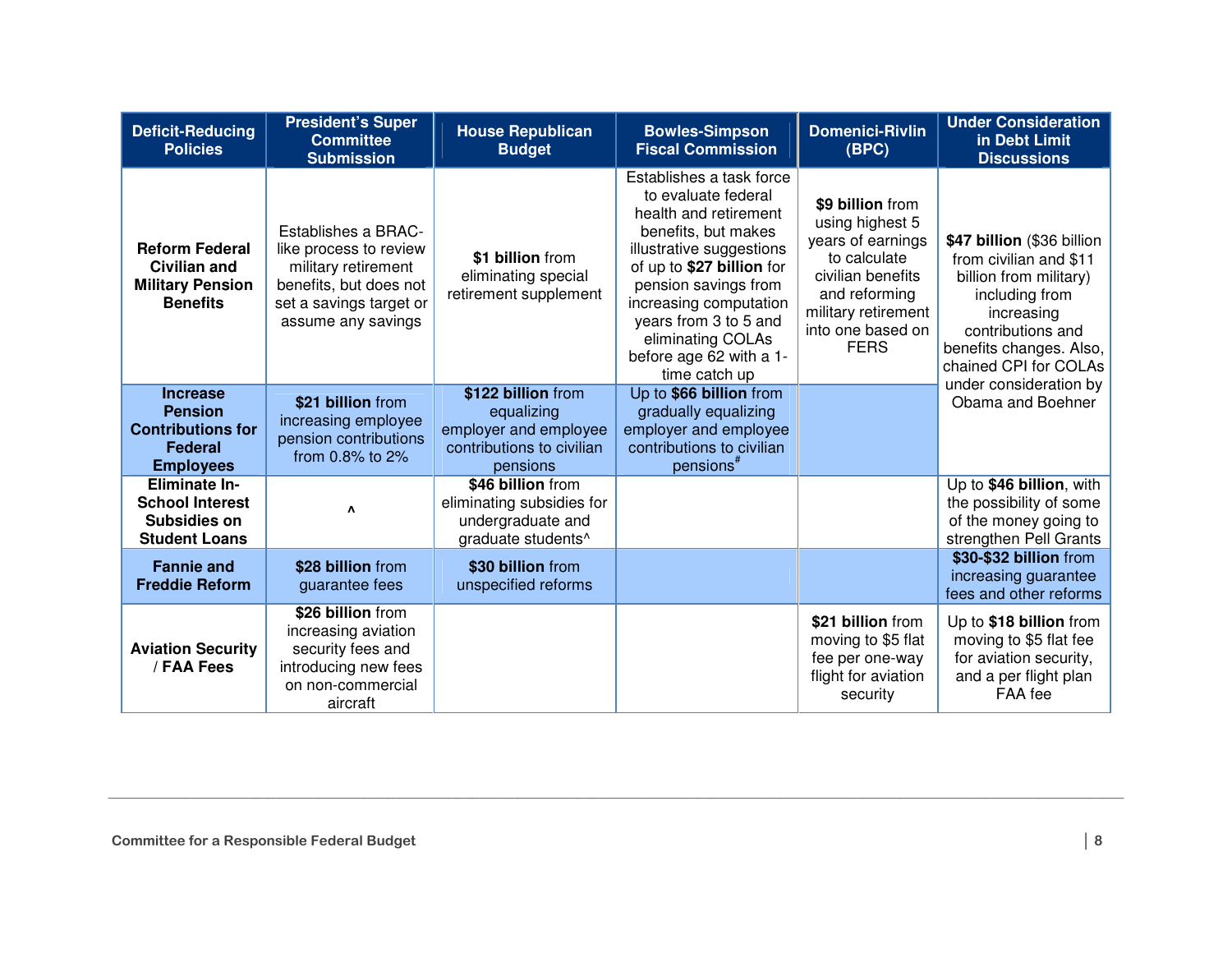| <b>Deficit-Reducing</b><br><b>Policies</b>                   | <b>President's Super</b><br><b>Committee</b><br><b>Submission</b>                                                                                                                                                                                                                              | <b>House Republican</b><br><b>Budget</b>                                                           | <b>Bowles-Simpson</b><br><b>Fiscal Commission</b>                                                                                                                                      | <b>Domenici-Rivlin</b><br>(BPC)                                                | <b>Under Consideration</b><br>in Debt Limit<br><b>Discussions</b>                                                     |
|--------------------------------------------------------------|------------------------------------------------------------------------------------------------------------------------------------------------------------------------------------------------------------------------------------------------------------------------------------------------|----------------------------------------------------------------------------------------------------|----------------------------------------------------------------------------------------------------------------------------------------------------------------------------------------|--------------------------------------------------------------------------------|-----------------------------------------------------------------------------------------------------------------------|
| <b>U.S. Postal</b><br><b>Service Reforms</b>                 | \$19 billion from<br>health benefit<br>reforms, refunding the<br>surplus given to<br>FERS program, giving<br><b>Postal Service</b><br>authority to move to<br>five-day delivery,<br>allowing non-postal<br>items to be sold, and<br>allow products to be<br>priced in accordance<br>with costs |                                                                                                    | Calls for removal of<br>restrictions that prevent<br><b>Postal Service from</b><br>taking action to reduce<br>losses, such as five-day<br>delivery and closing<br>down of some offices |                                                                                | \$11-\$26 billion from<br>allowing Postal Service<br>to adjust postal rates,<br>among other changes                   |
| <b>Improve Tax</b><br><b>Enforcement</b>                     | Up to \$30 billion from<br>"cap adjustments" for<br>tax enforcement                                                                                                                                                                                                                            |                                                                                                    | Up to \$30 billion from<br>"cap adjustments" for tax<br>enforcement                                                                                                                    |                                                                                |                                                                                                                       |
| <b>Reduce Food</b><br><b>Stamps</b>                          |                                                                                                                                                                                                                                                                                                | \$127 billion from block<br>granting food stamps at<br>"pre-recession projected<br>levels" in 2015 |                                                                                                                                                                                        |                                                                                | Republicans proposed<br>\$20 billion in savings<br>from categorical<br>eligibility, "heat & eat",<br>and job training |
| <b>Sell Excess</b><br><b>Federal Real</b><br><b>Property</b> | \$4 billion from<br>disposing of excess<br>real property                                                                                                                                                                                                                                       |                                                                                                    | Directs GSA to loosen<br>agency restrictions on<br>selling unused buildings<br>and land                                                                                                |                                                                                |                                                                                                                       |
| <b>Reform National</b><br><b>Flood Insurance</b>             | \$4 billion from<br>phasing out premium<br>subsidies for certain<br>properties                                                                                                                                                                                                                 |                                                                                                    |                                                                                                                                                                                        | <b>About \$10 billion</b><br>from adjusting<br>insurance<br>subsidies for risk |                                                                                                                       |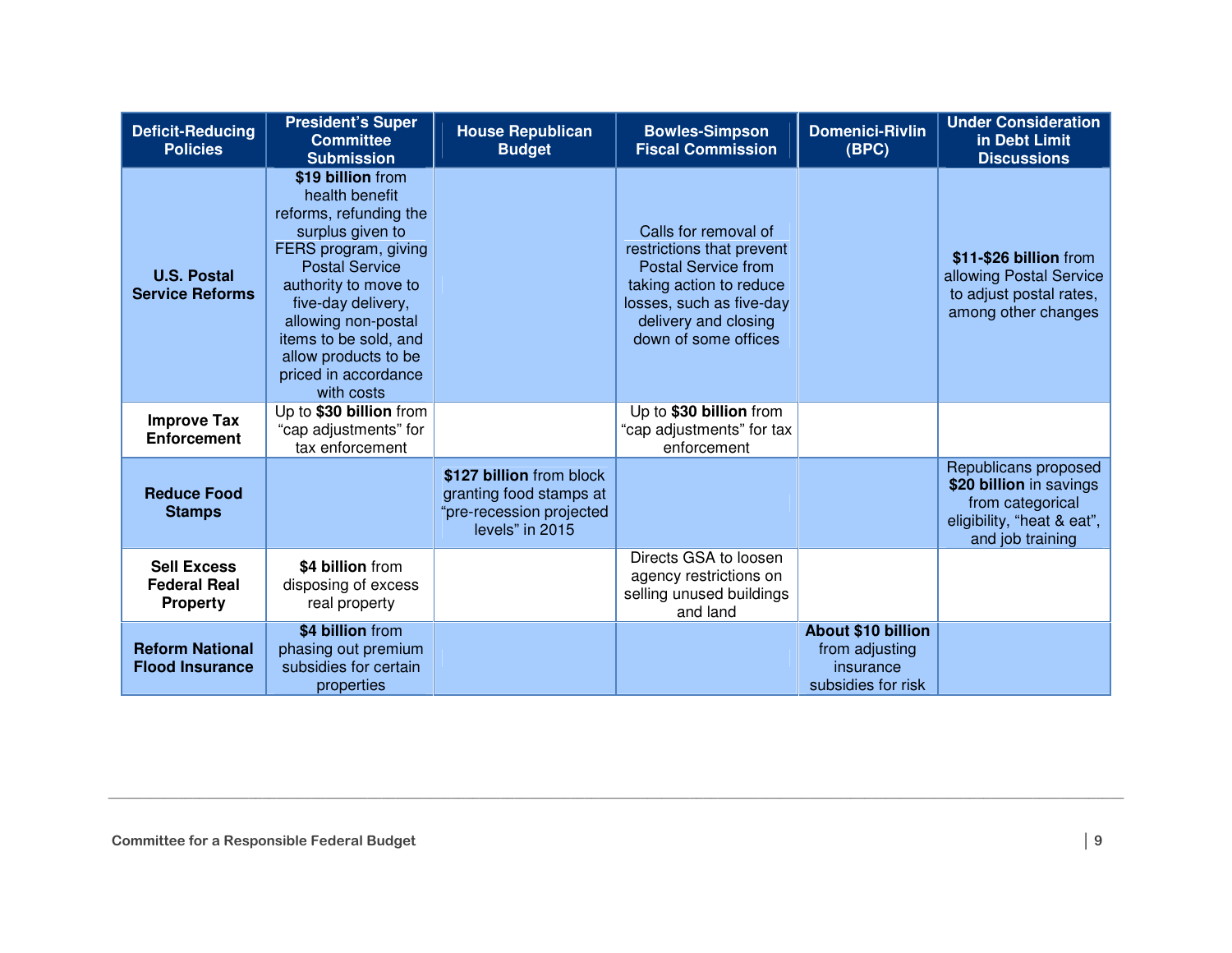| <b>Deficit-Reducing</b><br><b>Policies</b>                                       | <b>President's Super</b><br><b>Committee</b><br><b>Submission</b>                                                                                              | <b>House Republican</b><br><b>Budget</b>                                                                               | <b>Bowles-Simpson</b><br><b>Fiscal Commission</b>                                                                                                   | <b>Domenici-Rivlin</b><br>(BPC)                                                                                         | <b>Under</b><br><b>Consideration</b><br>in Debt Limit<br><b>Discussions</b>                      |
|----------------------------------------------------------------------------------|----------------------------------------------------------------------------------------------------------------------------------------------------------------|------------------------------------------------------------------------------------------------------------------------|-----------------------------------------------------------------------------------------------------------------------------------------------------|-------------------------------------------------------------------------------------------------------------------------|--------------------------------------------------------------------------------------------------|
|                                                                                  |                                                                                                                                                                | <b>Tax Reform</b>                                                                                                      |                                                                                                                                                     |                                                                                                                         |                                                                                                  |
| <b>Reform Employer</b><br><b>Health Exclusion</b>                                | \$410 billion in<br>additional revenue by                                                                                                                      |                                                                                                                        | Calls for<br>comprehensive<br>reform. Illustrative plan<br>phases out exclusion<br>between 2014 and<br>2038                                         | Phases out exclusion<br>between 2018 and<br>2028                                                                        |                                                                                                  |
| <b>Reform Mortgage</b><br><b>Interest Deduction</b>                              | limiting itemized<br>deductions for high<br>earners, and then<br>calls for tax<br>expenditure reform.<br>Also implements the                                   | Calls for revenue neutral<br>comprehensive tax<br>reform, which could<br>include elimination of<br>various preferences | Calls for<br>comprehensive<br>reform. Illustrative plan<br>replaces deduction<br>with 12% credit up to<br>\$500,000, only for<br>primary residences | Replaces deduction<br>with 15% credit up to<br>\$500,000 for primary<br>residences only                                 | Elimination of<br>deduction on<br>second homes<br>under discussion<br>by Biden group             |
| <b>Reform Charitable</b><br><b>Deduction</b>                                     | "Buffett Rule" in which<br>people with income<br>over \$1 million cannot<br>face a lower effective<br>tax rate than people<br>earning less than \$1<br>million |                                                                                                                        |                                                                                                                                                     | Calls for<br>comprehensive<br>reform. Illustrative plan<br>replaces deduction<br>with 12% credit and<br>2% of AGI floor | Replaces deduction<br>with 15% refundable<br>credit given directly to<br>charitable organization |
| <b>Reform State and</b><br><b>Local Deduction</b>                                |                                                                                                                                                                |                                                                                                                        | Calls for<br>comprehensive<br>reform. Illustrative plan<br>eliminates deduction                                                                     | Eliminates deduction                                                                                                    |                                                                                                  |
| <b>Reform Tax</b><br><b>Treatment of</b><br><b>Retirement</b><br><b>Accounts</b> |                                                                                                                                                                |                                                                                                                        | Calls for<br>comprehensive<br>reform. Illustrative plan<br>consolidates accounts.<br>caps contributions,<br>and expands savers'<br>credit           | Caps contributions<br>and expands saver's<br>credit                                                                     |                                                                                                  |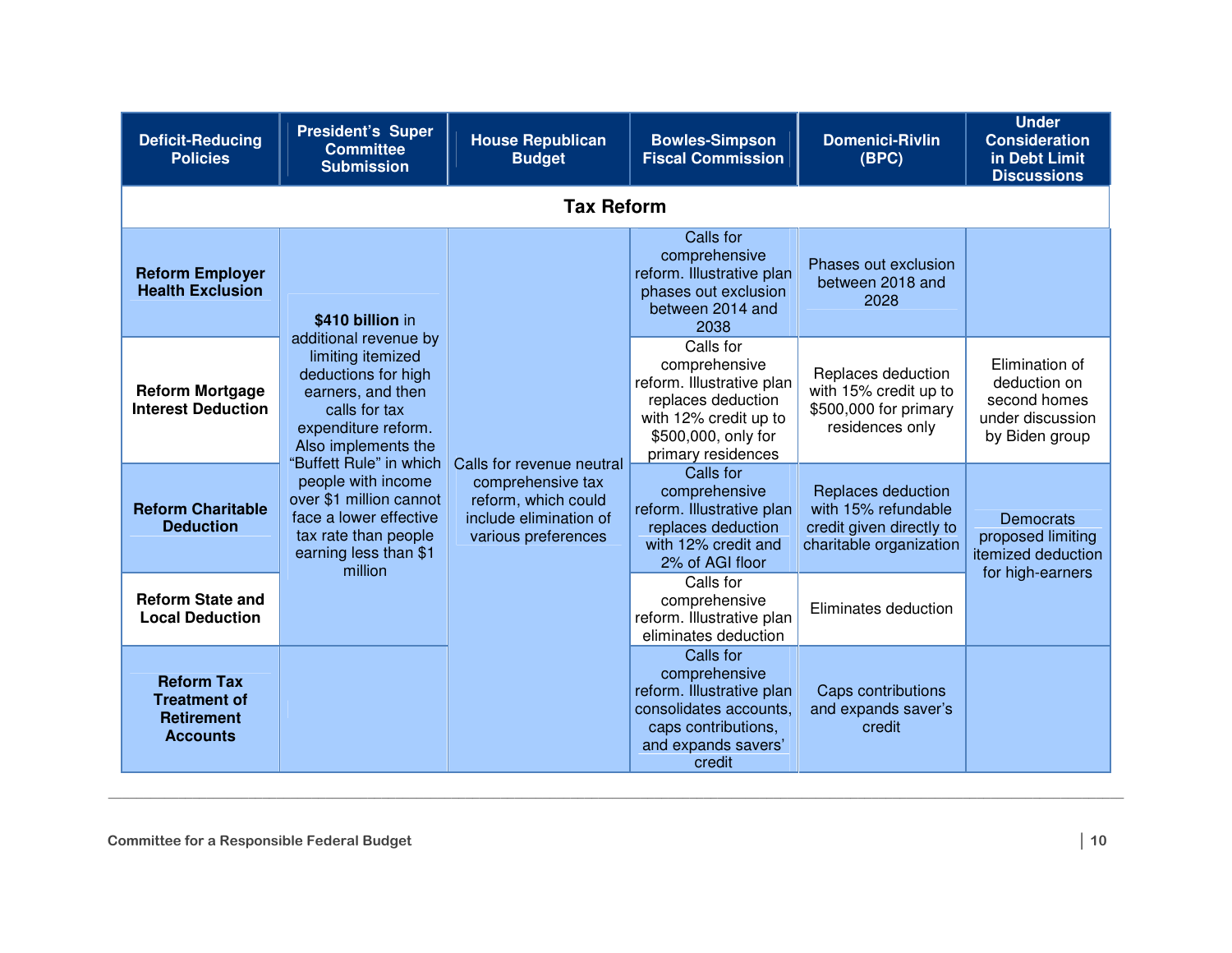| <b>Deficit-Reducing</b><br><b>Policies</b>                       | <b>President's Super</b><br><b>Committee</b><br><b>Submission</b>                                                                                          | <b>House Republican</b><br><b>Budget</b>                                                 | <b>Bowles-Simpson</b><br><b>Fiscal Commission</b>                                                                                                                       | <b>Domenici-Rivlin</b><br>(BPC)                                             | <b>Under</b><br><b>Consideration</b><br>in Debt Limit<br><b>Discussions</b>                                                 |
|------------------------------------------------------------------|------------------------------------------------------------------------------------------------------------------------------------------------------------|------------------------------------------------------------------------------------------|-------------------------------------------------------------------------------------------------------------------------------------------------------------------------|-----------------------------------------------------------------------------|-----------------------------------------------------------------------------------------------------------------------------|
| <b>Corporate Tax</b><br><b>Reform</b>                            | \$62 billion from<br>eliminating various<br>business tax<br>expenditures. Then,<br>calls for corporate tax<br>reform that broadens<br>base and lowers rate | Calls for comprehensive<br>tax reform which targets<br>a rate of 25%                     | Calls for<br>comprehensive<br>reform. Illustrative plan<br>eliminates corporate<br>all tax expenditures,<br>lowers rate to 28%.<br>and moves to a<br>territorial system | Eliminates most<br>corporate tax<br>expenditures and<br>reduces rate to 27% | White House<br>offered corporate<br>tax reform,<br>including corporate<br>jets and LIFO<br>rules, but offer was<br>rejected |
| <b>Eliminate Fossil</b><br><b>Fuel Tax</b><br><b>Preferences</b> | \$4 billion in budget<br>from reducing various<br>preferences, and calls<br>for tax expenditure<br>reform in framework                                     | Comprehensive tax<br>reform which could<br>include elimination of<br>various preferences | Comprehensive tax<br>reform which could<br>include elimination of<br>various preferences                                                                                | Eliminates all tax<br>expenditures related<br>to oil and gas                | Elimination of<br>domestic<br>manufacturing<br>credit for big five<br>integrated oil<br>companies under<br>discussion       |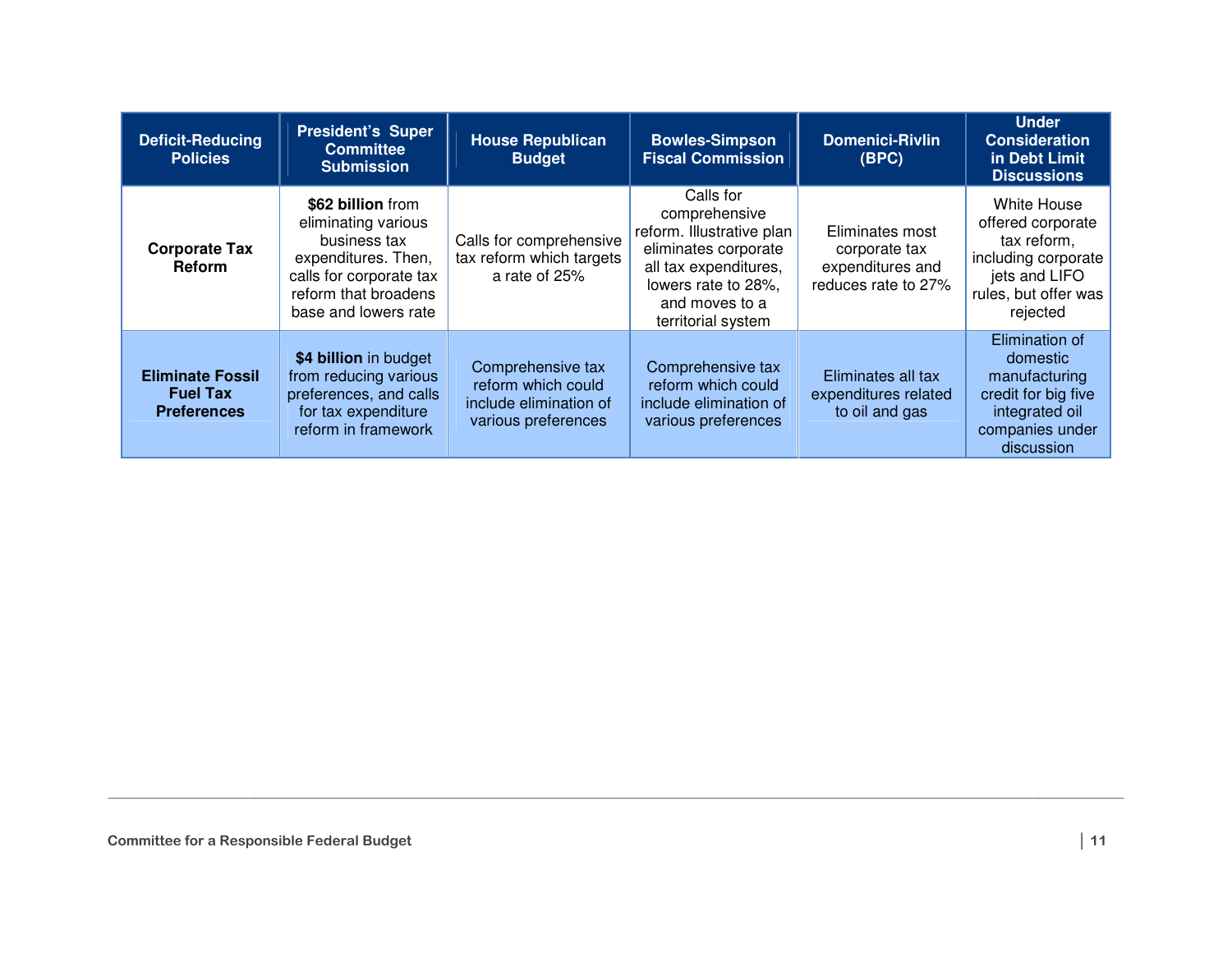| <b>Deficit-Reducing</b><br><b>Policies</b>                                                     | <b>President's Super</b><br><b>Committee</b><br><b>Submission</b>                                                                    | <b>House Republican</b><br><b>Budget</b>                                                                                                                                                                             | <b>Fiscal Commission</b>                                                                                                 | <b>Domenici-Rivlin (BPC)</b>                                                                                          | <b>Under</b><br><b>Consideration</b><br>in Debt Limit<br><b>Discussions</b>                                                      |                                                                                                           |                                                                                                              |
|------------------------------------------------------------------------------------------------|--------------------------------------------------------------------------------------------------------------------------------------|----------------------------------------------------------------------------------------------------------------------------------------------------------------------------------------------------------------------|--------------------------------------------------------------------------------------------------------------------------|-----------------------------------------------------------------------------------------------------------------------|----------------------------------------------------------------------------------------------------------------------------------|-----------------------------------------------------------------------------------------------------------|--------------------------------------------------------------------------------------------------------------|
|                                                                                                | <b>Social Security</b>                                                                                                               |                                                                                                                                                                                                                      |                                                                                                                          |                                                                                                                       |                                                                                                                                  |                                                                                                           |                                                                                                              |
| <b>Raise Social</b><br><b>Security</b><br><b>Retirement Age</b>                                | Calls for improved<br>WEP/GPO<br>compliance with<br>states and localities,                                                           | <b>Establishes Social</b><br>Security trigger<br>requiring action by<br>the Administration<br>and Congress in                                                                                                        | Closes 18% of 75-year<br>shortfall from indexing the<br>retirement age to life<br>expectancy, with hardship<br>exemption | Closes 22% of 75-year<br>shortfall from indexing<br>benefit formula to<br>account for increases in<br>life expectancy |                                                                                                                                  |                                                                                                           |                                                                                                              |
| <b>Reduce Benefit</b><br><b>Formula for Higher</b><br><b>Earners</b>                           | but does not<br>address or mention<br><b>Social Security</b><br>reform beyond that.<br>However, the April<br><b>Budget Framework</b> | any year in which<br>the Social Security<br>Trustees project the<br>system to be<br>insolvent over the<br>next 75 years. The<br>President would be<br>required, in<br>conjunction with the<br><b>Social Security</b> |                                                                                                                          |                                                                                                                       | Closes 29% of 75-year<br>shortfall from creating<br>bendpoint at median income<br>and reducing PIA factors to<br>90% 30% 10%  5% | Closes 4% of 75-year<br>shortfall from reducing<br>top PIA factor from 15%<br>to 10%                      |                                                                                                              |
| <b>Increase Social</b><br><b>Security Taxable</b><br><b>Maximum</b>                            | called for Social<br>Security reform,<br>parallel to deficit<br>reduction, which<br>would strengthen                                 |                                                                                                                                                                                                                      |                                                                                                                          |                                                                                                                       |                                                                                                                                  | Closes 35% of 75-year<br>shortfall from gradually<br>raising the payroll tax cap to<br>cover 90% of wages | Closes 35% of 75-year<br>shortfall from gradually<br>raising the payroll tax<br>cap to cover 90% of<br>wages |
| <b>Add State and</b><br><b>Local Government</b><br><b>Workers to Social</b><br><b>Security</b> | security for low-<br>income earners and<br>the most vulnerable<br>and restore long-<br>term solvency                                 | Trustees, to put<br>forward a plan to<br>restore solvency,<br>and Congress<br>would be required to                                                                                                                   | Closes 8% of 75-year<br>shortfall from adding newly<br>hired state and local workers<br>beginning in 2021                | Closes 8% of 75-year<br>shortfall from adding<br>newly hired state and<br>local workers beginning<br>in 2020          |                                                                                                                                  |                                                                                                           |                                                                                                              |
| <b>Apply Chained CPI</b><br>to Social Security*                                                | without privatization<br>or reducing the<br>"basic benefit" for<br>current beneficiaries.                                            | consider those<br>recommendations<br>or alternative<br>proposals under an<br>expedited process.                                                                                                                      | Closes 26% of 75-year<br>shortfall from using chained<br>CPI to calculate annual<br><b>COLAs</b>                         | Closes 26% of 75-year<br>shortfall from using<br>chained CPI to calculate<br>annual COLAs                             | Under consideration<br>by Obama and<br><b>Boehner</b>                                                                            |                                                                                                           |                                                                                                              |

This list is not exhaustive of overlapping policies.

\*Estimates for BPC proposals extrapolated out to 2021 and estimated without interaction from premium support or Medicaid overhaul by CRFB staff.

\*\*Switching to the chained CPI would increase revenues by \$72 billion, reduce Social Security outlays by \$112 billion, and reduce other spending by \$48 billion over ten years. To read more, see CRFB's Moment of Truth project policy paper at http://crfb.org/document/measuring-case-chained-cpi.